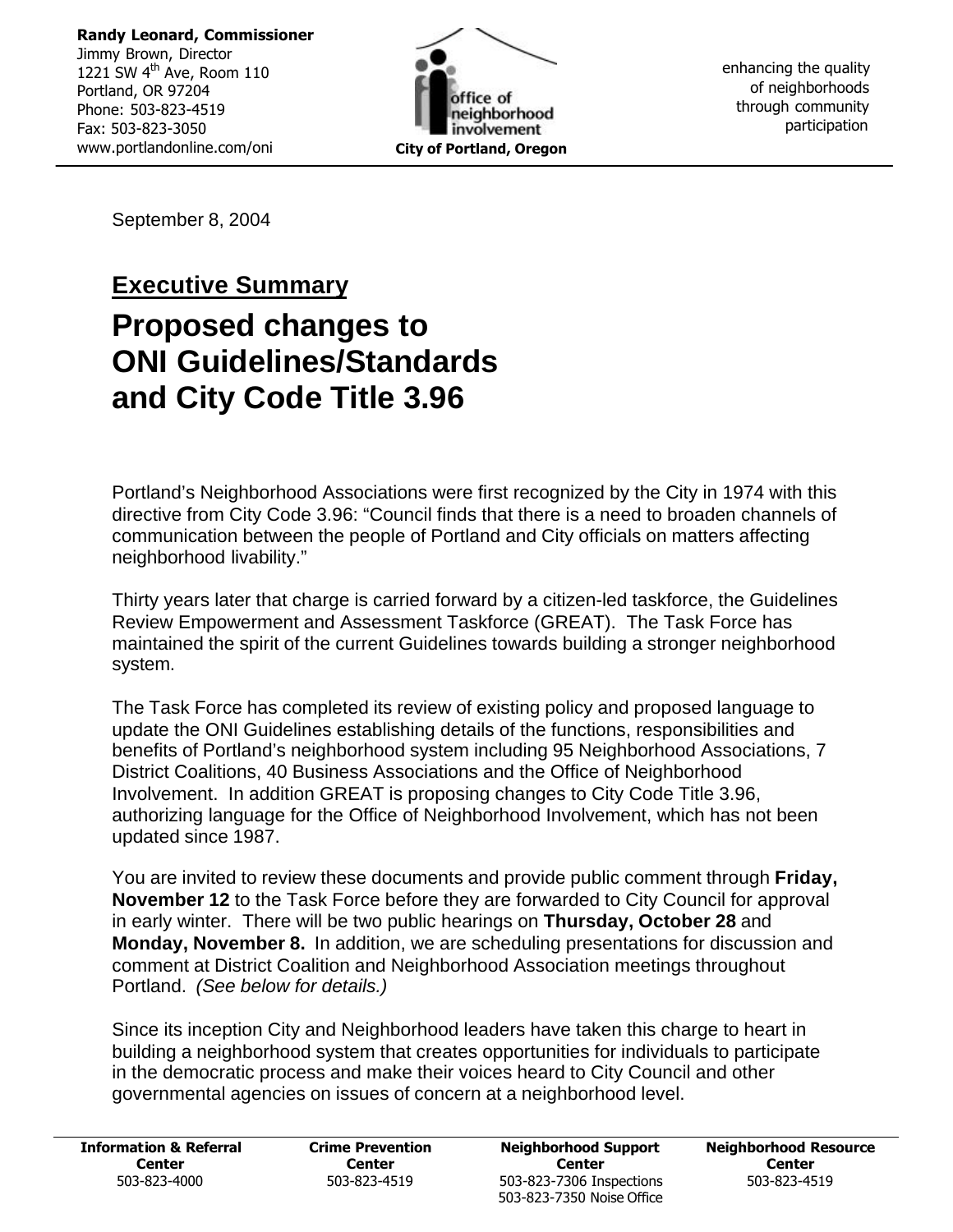Over time, policies and rules have been established with the intention of ensuring a neighborhood system that promotes early notification to a broad base of residents within a neighborhood, open participation at association meetings, transparent procedures for deliberations and decision-making within the organizations, and measures to hold participants accountable within and without both Associations, ONI and City agencies.

In 1987 a set of Guidelines were established describing the, "components and the procedures for the smooth functioning of this neighborhood program." Every four years the Guidelines have been reviewed and updated by neighborhood leaders, who are chosen by their representative District Coalitions, to reflect the changing needs of a dynamic and evolving system. The Taskforce is proposing to rename the Guidelines as "Standards" to more accurately reflect the directive of Code 3.96.030 establishing "Minimum Standards for Neighborhood Associations."

The Taskforce has produced an informational brochure to assist Neighborhood Association leaders in better understanding the purpose of the Standards and highlighting the significant changes recommended by the Task Force. ONI staff and Taskforce members are available to meet with your Neighborhood or Business Association to answer questions through November 12. Draft documents and Task Force background material can be viewed online at www.portlandonline.com/oni.

Enclosed are the highlighted changes the Task Force members believe will result in more clearly delineated functions and responsibilities of neighborhood system partners. The most significant changes you will find are made to the numbering and reorganization of categories that we believe will result in an easier to understand and vastly improved document that brings the Code and Guidelines/Standards language into harmony.

Sincerely,

Patricia Gardner, Co-Chair **Moshe Lenske, Co-Chair** Moshe Lenske, Co-Chair Neighbors West-Northwest, Pearl District Southeast Uplift, Woodstock

#### **Other Committee members:**

| <b>Kathy Bambeck</b> | Southwest Neighborhoods, Inc., Bridlemile             |
|----------------------|-------------------------------------------------------|
| Jimmy Brown          | Office of Neighborhood Involvement, Director          |
| Nancy Chapin         | Alliance for Portland Neighborhood Business Assocs.   |
| <b>Leonard Gard</b>  | Southwest Neighborhoods, Inc.                         |
| <b>Raymond Hites</b> | East Portland Neighborhood Office, Lents              |
| <b>Brian Hoop</b>    | Office of Neighborhood Involvement                    |
| <b>Stan Lewis</b>    | <b>Unaffiliated Associations, Downtown</b>            |
| Michael O'Malley     | Northeast Coalition of Neighborhoods, Inc., Irvington |
| Jerry Powell         | At-large, Goosehollow                                 |
| <b>Mark Sieber</b>   | <b>District Coalition Exec. Directors</b>             |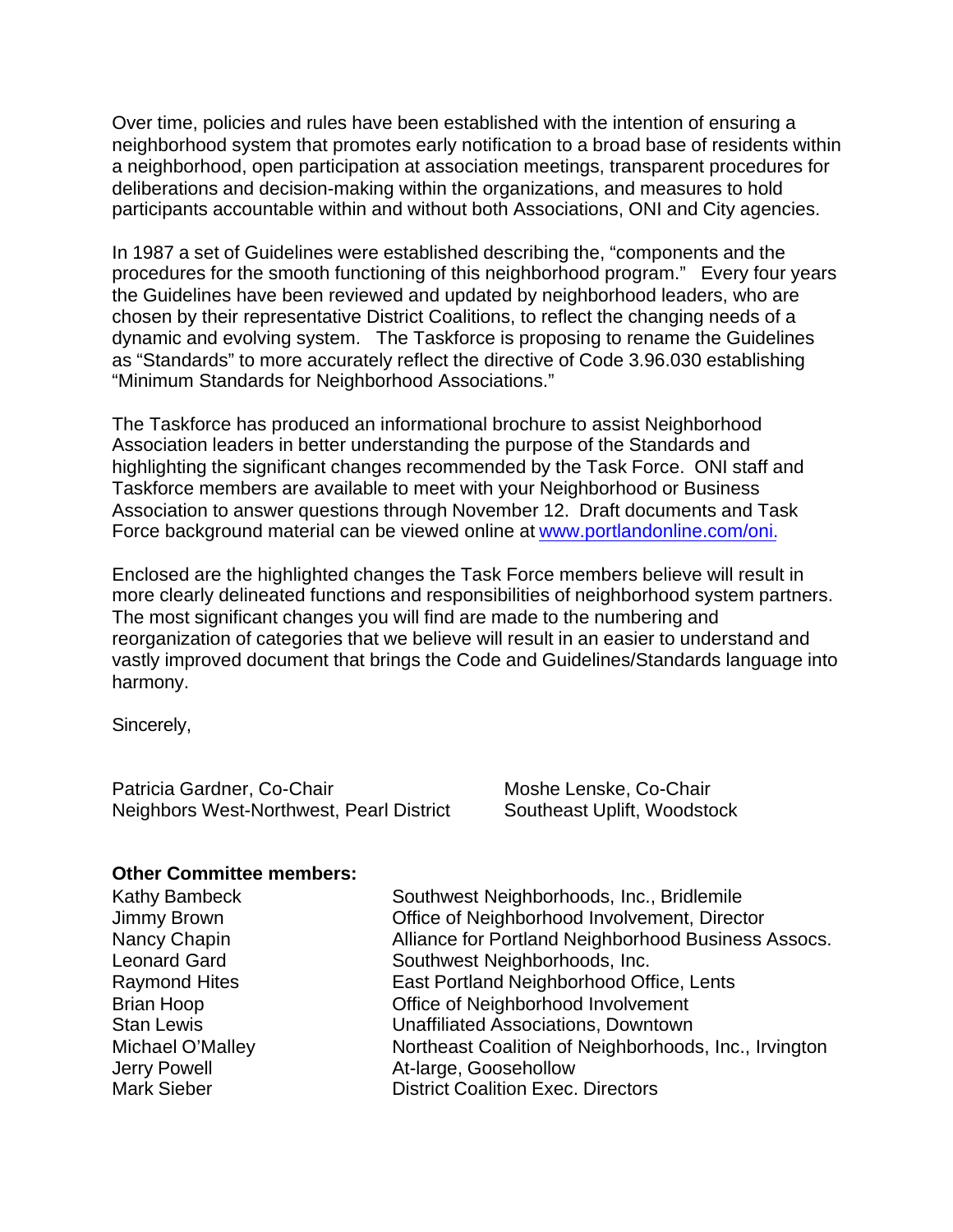# **Ways to make public comment**

Public comment can be made through 5:00 PM, Friday, November 12, 2004 via:

| Email:                           | onistandards@ci.portland.or.us                                                                                                        |
|----------------------------------|---------------------------------------------------------------------------------------------------------------------------------------|
| Mail:                            | Office of Neighborhood Involvement<br>Attn: ONI Standards<br>1221 SW 4 <sup>th</sup> Ave., Rm. 110<br>Portland, OR 97204              |
| <b>Online:</b>                   | www.portlandonline.com/oni                                                                                                            |
| <b>Public hearings:</b>          | Thursday, October 28<br>7 PM<br>Central NE Neighbors, Community Room, 4415 NE 87 <sup>th</sup> Ave.                                   |
|                                  | <b>Monday, November 8</b><br>7 PM, City Hall, Lovejoy Room, 1221 SW 4 <sup>th</sup> Ave.                                              |
| <b>Other Q &amp; A Sessions:</b> | <b>Monday, October 4</b><br>7 PM, SE Uplift, 3534 SE Main, Fireside Room                                                              |
|                                  | <b>Monday, October 4</b><br>6 PM, North Portland Neighborhood Services,<br>2209 N. Schofield, 1 <sup>st</sup> Floor                   |
|                                  | <b>Wednesday, October 27</b><br>6:30 PM<br>SW Neighborhoods, Inc., Multnomah Arts Center,<br>7688 SW Capitol Hwy., Rm 34              |
|                                  | <b>Wednesday, November 3</b><br>6 PM<br>East PDX Neighborhood Office, East Precinct,<br>735 SE 106 <sup>th</sup> Ave., Community Room |

# **To request copies of documents, questions or to have a speaker attend your Association meeting**

**Contact:** Brian Hoop 503-823-3075

TTY 503-823-6868 bhoop@ci.portland.or.us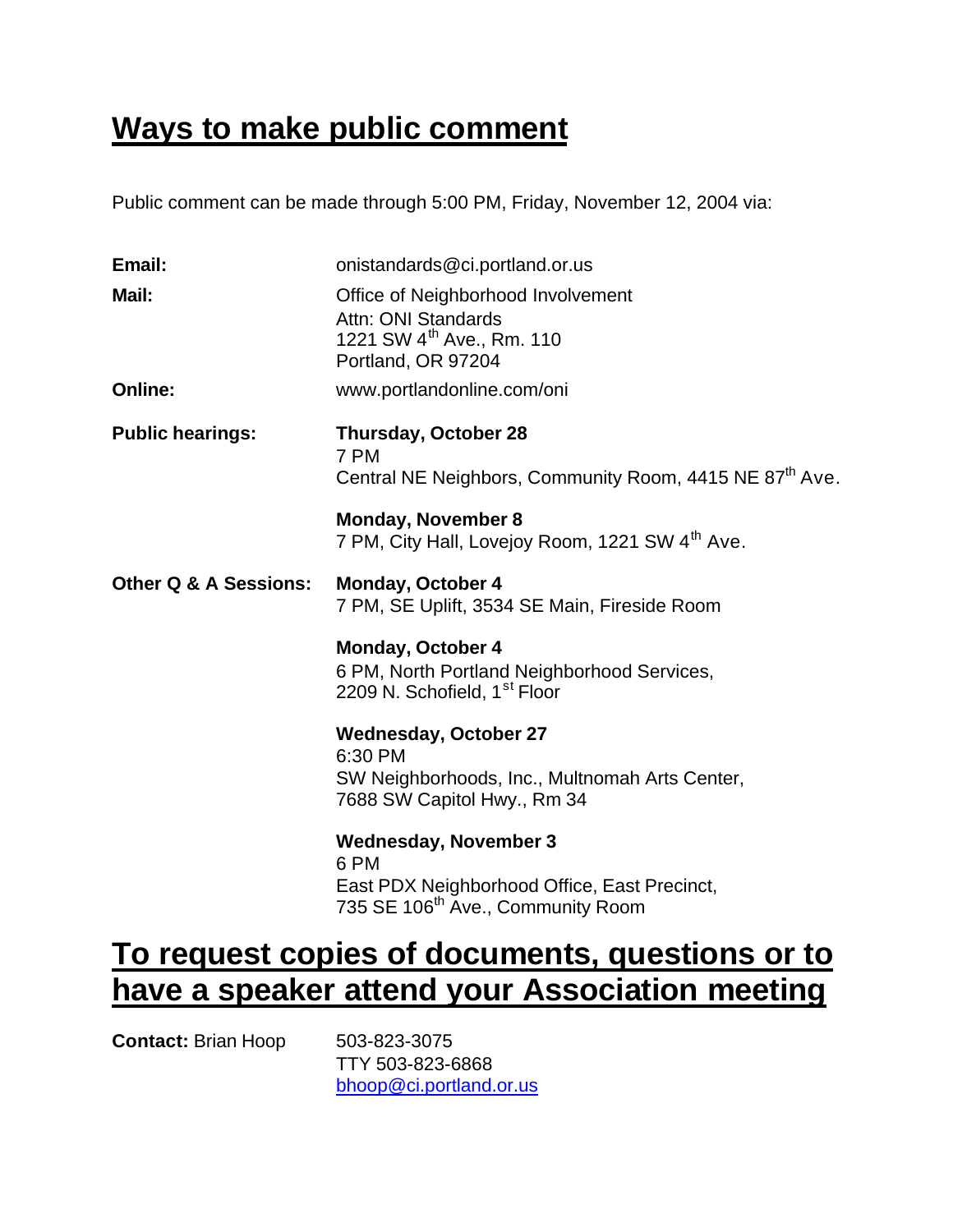# **HIGHLIGHTS OF PROPOSED CHANGES**

Below are some key proposed changes you might want to learn more about:

### **Grievance and Appeal Procedures**

Rules governing the resolution of conflict are hopefully a means of last resort in a system built upon promotion of informed and respectful dialogue. However, when needed it has been the historical philosophy of Portland's neighborhood system to encourage intra-organizational conflict to be resolved between neighbors at the Association level. Proposed step-by-step procedures and timelines for grievance procedures go a long way towards clarifying existing vague language.

### **Open Meetings and Public Records**

Neighborhood Associations in Portland have been directed to follow open meetings laws since the adoption of Code 3.96 in 1974. It was later in 1987 that Associations were directed to abide by State statutes (ORS 192.410 – 192.710). This was a move on the part of the City to ensure a more transparent and accountable neighborhood system. The Taskforce is proposing the establishment of local open meetings and public records rules that closely mirror the spirit of State statute. They would allow more flexible standards for confidential meetings and stricter standards for notification. We believe these procedures are better suited to volunteer-based organizations.

### **Neighborhood Associations**

Changes affecting Neighborhood Associations include the establishment of minimum sizes of future Associations and minimum quorums for Association meetings, clarifying ONI's role in the resolution of boundary disputes, confirming what has been a widespread practice – businesses must be allowed to be members of Associations, and adding gender identity and citizenship status to the list of protected classes protected against discrimination.

## **District Coalitions**

Significant changes were made to this section primarily to better differentiate between the organizational structures and contractual relationships with ONI of the non-profit and city-staffed District Coalitions. In addition, the Standards would establish step-by-step procedures for creating new Coalitions and how Associations chose to affiliate with or move amongst Coalitions. Communication standards would clarify that positions still cannot be taken on candidates for elected office or printed in newsletters funded by the City. However, Associations and Coalitions could take positions on ballot initiatives.

### **Office of Neighborhood Involvement**

Clarifies the role of ONI in coordinating the neighborhood system including specific outcomes including organizing neighborhood summits, providing leadership training support, and provision of technical support in building a more diverse neighborhood system in partnership with the District Coalitions. To meet the challenge of the Public Involvement Task Force, ONI would be required to develop and implement an internal public involvement policy.